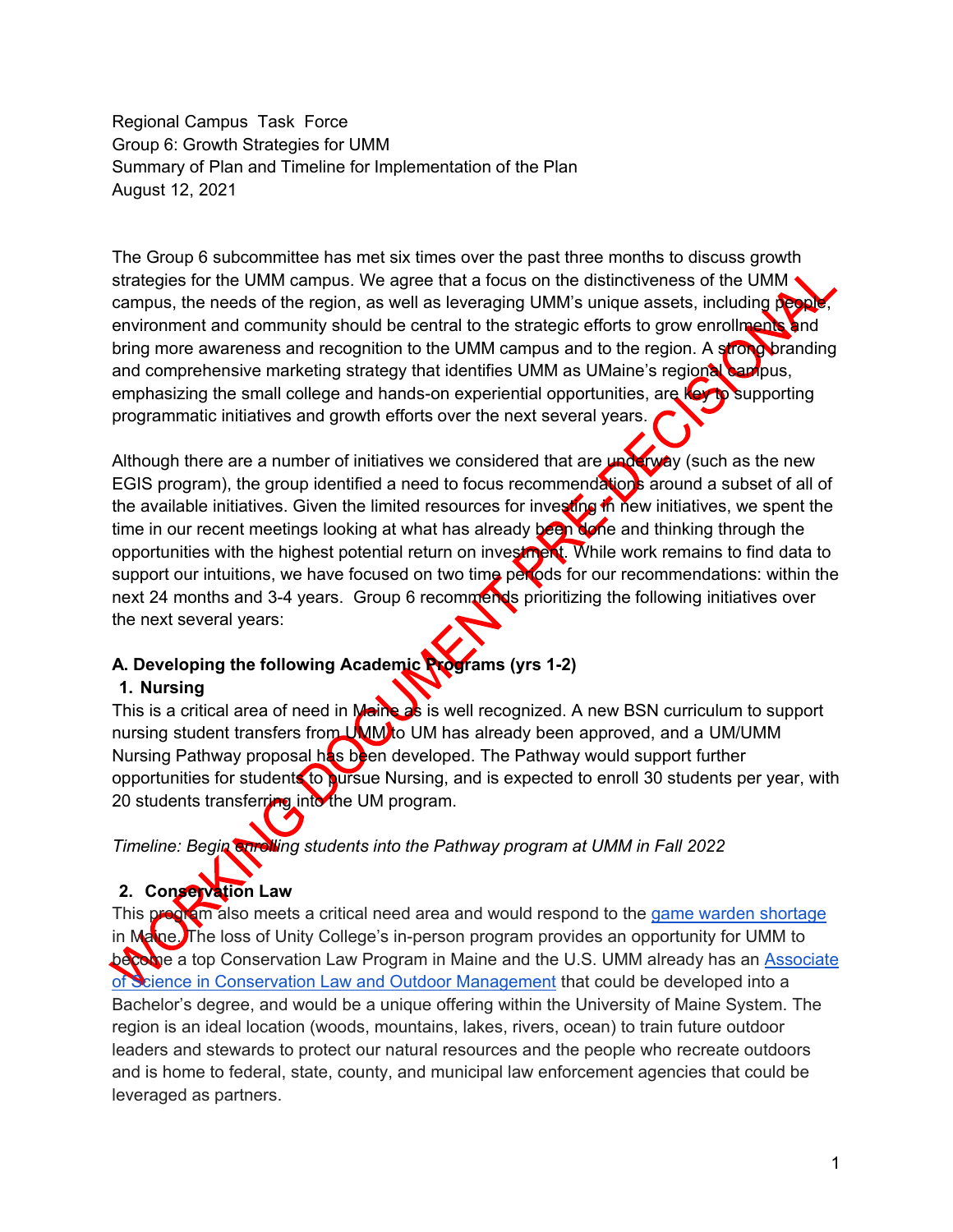UMM also has a [Conservation Law Early College Career Pathway](https://machias.edu/earlycollege/pathways/conservation-law/) which could create a stackable program into the associate and then bachelors degree.

*Timeline: Launch stackable curriculum by Fall 2022.*

#### **3. Coastal Year**

This program builds on the distinctiveness of the UMM location. Existing science programs are built on experiential learning, with much of the hands-on learning in the field. UMM is rather distinctive in having students in the field by the end of their first week of study in their first year, aligning well with the Research Learning Experience initiative. The Coastal Year would use the current curriculum at UMM, leveraging field-based activities and optimizing enrollments in classes. It is anticipated that, with a strong marketing campaign promoting this unique opportunity through UM's coastal campus, enrollments would grow from both in-state and outof-state students.

*Timeline: Develop marketing materials by early fall 2021 that can be distributed to prospective students for Fall 2022.*

#### **B. Developing Stackable Credentials, from Early College Pathways through Associate Degrees, Bachelor Degrees and beyond. (yrs 1-2)**

Among the population in Maine less than 38% of ME high school graduates go on to college. Given that an increasing number of traditional and students are looking for microcredentials, developing stackable credentials leading into the associate's degree and bachelor's degree (as appropriate), would be an attractive option for many students who are reticent about committing to a four-year program from the start. WWW already has 14 Early College pathways as a strategy for getting more students into the admission pipeline. In partnership with UM, these pathways are now heavily promoted state-wide and have experienced growing numbers this past year. The small campus environment, coupled with success in some early college experiences can give students the confidence they need to be successful in college. Stackable credentials can also allow non-traditional students the opportunity to pursue a college degree in stages as they are working.

Creating more stackable credentials is important as this is a growing trend in higher education; students want to be met where they are. UMM's Early College Certificates could become workforce development certificates that are marketed statewide to both adults and early college students as a starting point for their education.

*Timeline: Develop a plan for stackable credentialing in 2-3 UMM programs this Fall 2021.*

## **C. DownEast Rural Health Collaborative (yrs 3-4)**

The DownEast Rural Health Collaborative could be a signature UM initiative. This proposed self-sustaining institute based at UMM would conduct groundbreaking, collaborative research on rural health and well-being that directly benefits the Downeast Region and contributes to